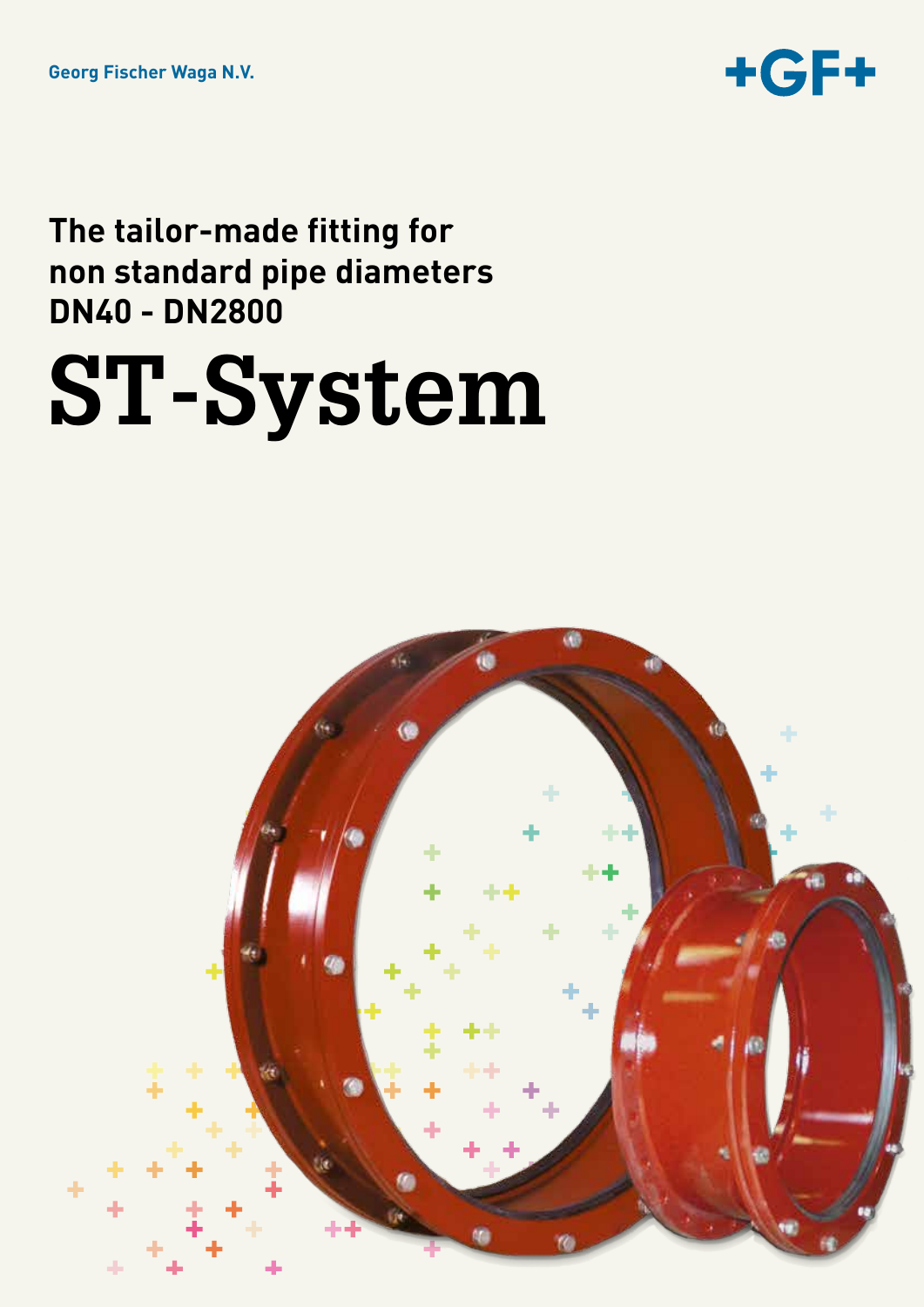# **ST-Systei**

**Nowadays more and more water and gas pipe networks are extended or replaced by plastic piping systems. Due to this trend you have to deal with major differences in outside pipe diameters. In many cases this makes it impossible to use standard wide range fittings. Are you looking for a reliable and durable solution that can easily and efficiently connect all these different large diameter pipes? We have the answer for you. With the ST-System a tailor-made solution for all pipe outside diameters DN40 – DN2800 is provided.**

### **Fittings for diameters up to and including DN2800**

#### **For non standard sizes**

The ST-System is a dedicated system, specially developed for non standard sizes. Small or large, the fittings are suitable for all diameters between DN40 – DN2800. The ST-System can be used for various pipe materials such as PE, PVC, steel, asbestos cement and (ductile) cast iron.

#### **Fields of application**

- **Water transport**
- • **Water distribution**
- **Gas distribution**
- **Waste water**
- **Maintenance and repair**
- **Pumping stations**
- **Desalination installations**
- **Industrial applications**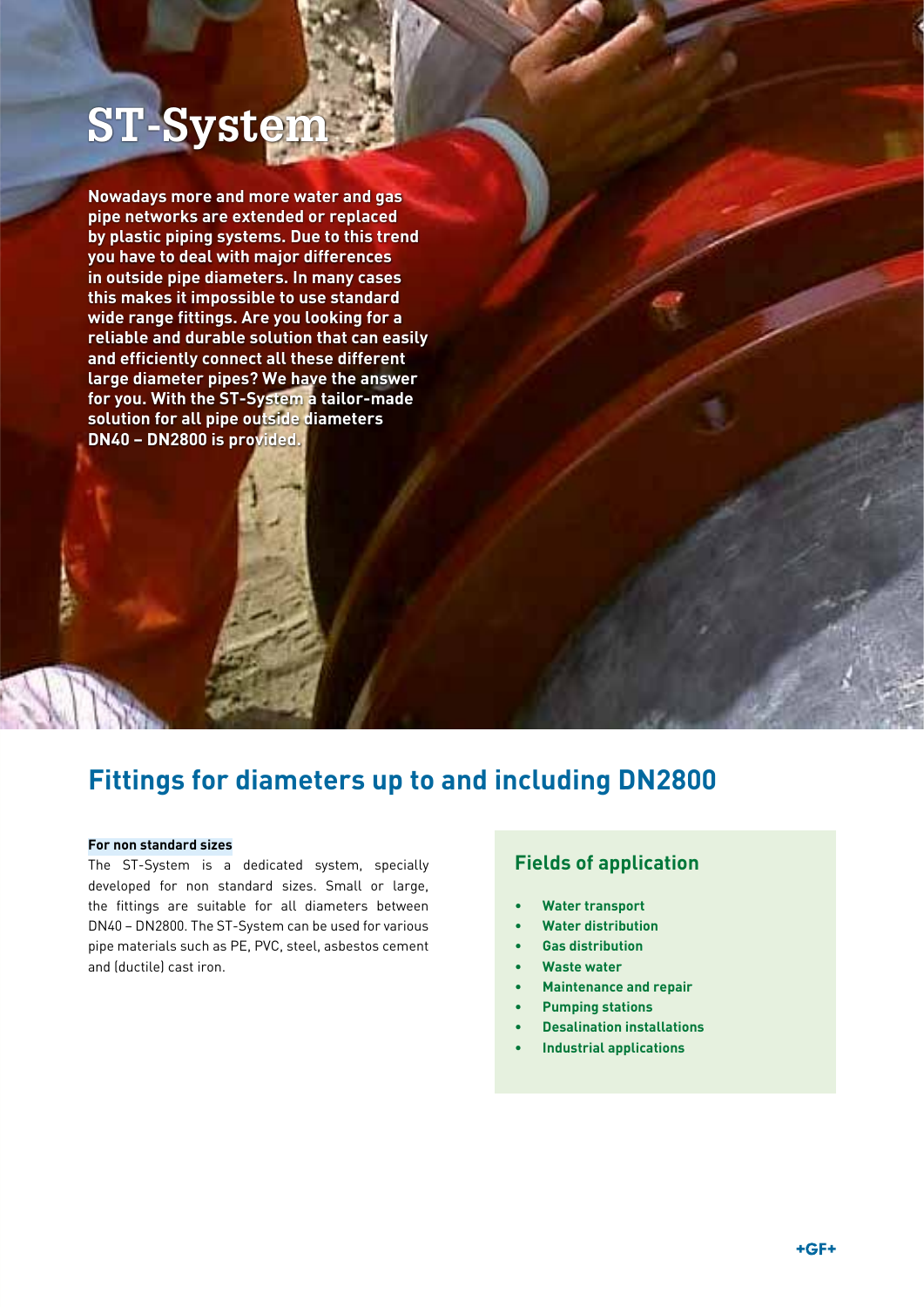

### **Your benefits**

- **• Tailor-made solution, suitable for any pipe outside diameter DN40 – DN2800**
- **• Quick, safe and simple installation**
- **Durably corrosion protected by Resicoat® epoxy powder coating**
- **The very large insertion depth ensures easy installation and enables the fitting to be used as a disassembly piece**
- **• Reusable**
- **Applicable for under and aboveground use**

### **Design at your request**

The ST-System fittings are available from DN40 up to and including DN2800. We design the fitting you need at your request. This makes our system the ideal solution for projects. Whatever the challenge is when you are designing a project, we can offer the right solution. For tailor-made product design we kindly ask you to fill in our ST-System request form\* or send us the following input data:

- • Pipe material
- Outside diameter in mm of both pipe ends
- Working pressure
- SDR class (in case of plastic pipe)
- Flange drilling pattern (ANSI, PN10, PN16, JIS, BS)
- **Medium**

\* Please contact your supplier to acquire the form.

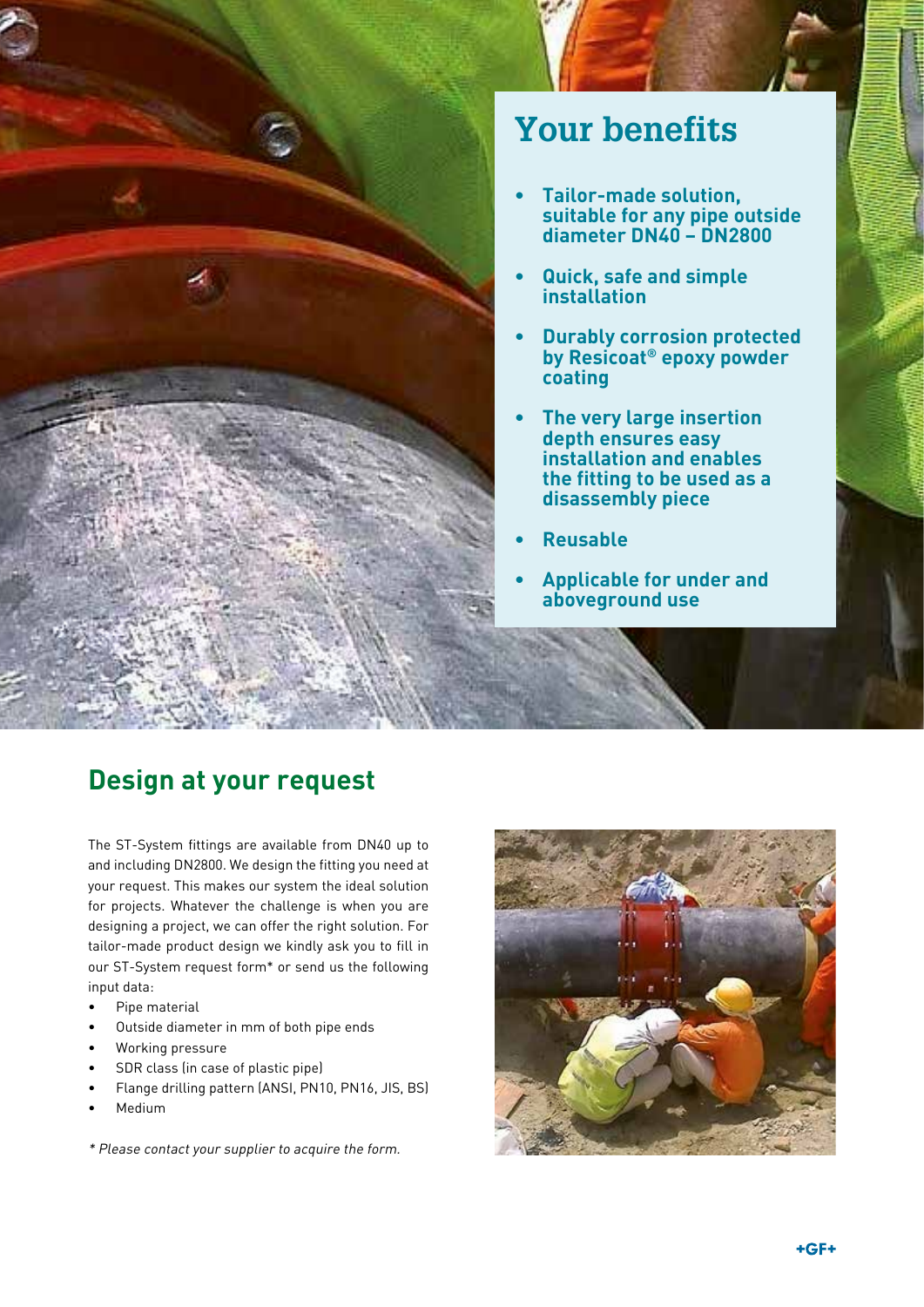# **Maintenance free connections**

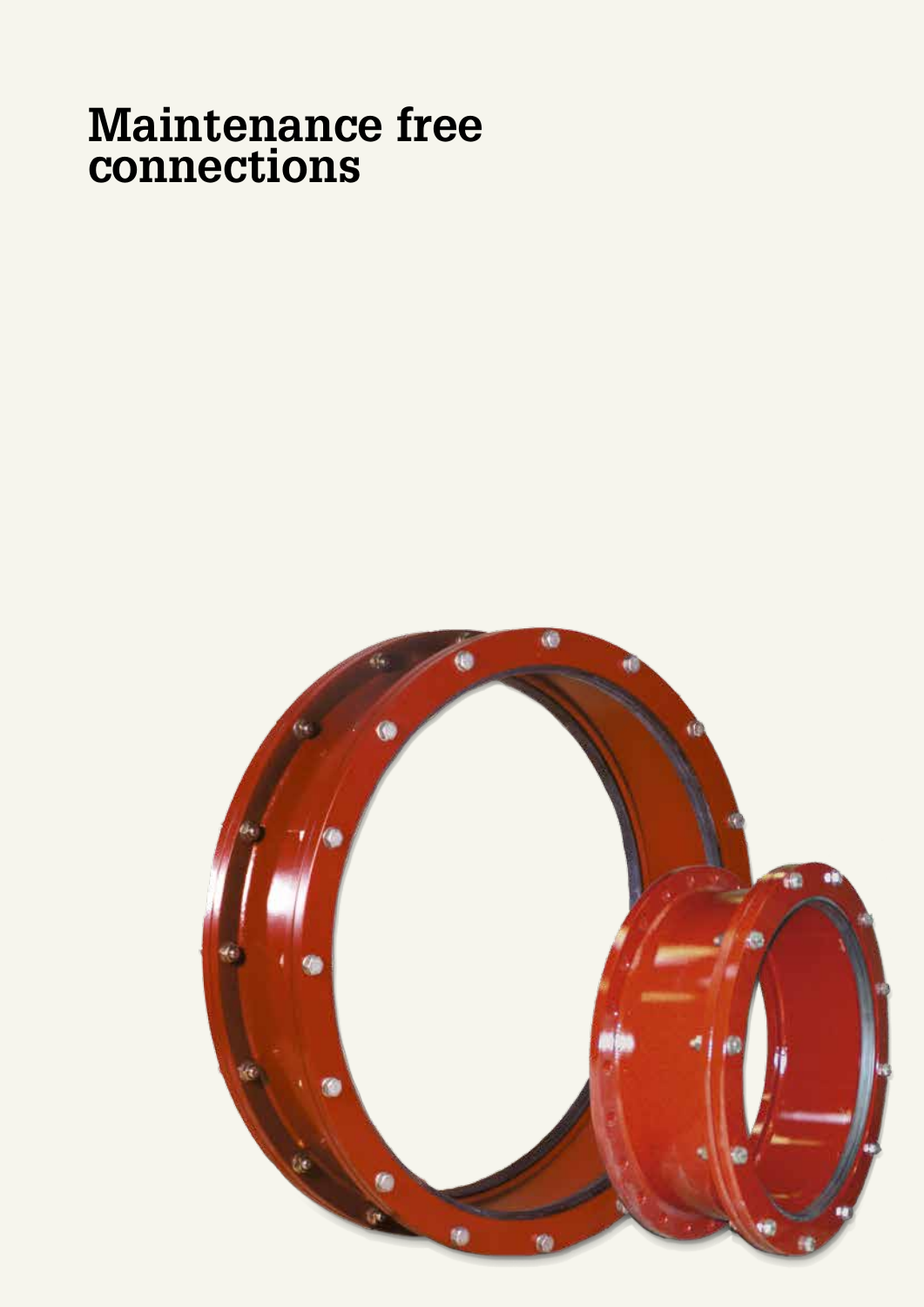

## **A reliable tailor-made solution**

#### **Easy to install**

The ST-System series are available in the pressure classes PN10, PN16 and PN25. Thanks to the large insertion depth of 300mm, the installation of the ST-System fitting is very easy. This very long build in length is standard for all sizes and types. The fitting can also be used as a dismantling joint. Longer fittings or other configurations, are possible. Please contact us for more details.

#### **Tailor-made solution**

With the tailor-made solutions of the ST-System you can make your customized connection. This means that for all pipe outside diameters up to and including DN2800, every fitting can be tailor-made accurately to the millimeter. This provides you with a safe and reliable mechanical solution for big and non standard sizes. The ST-System can virtually be installed under all circumstances, without the use of special tools. These features result in time savings and stock reductions.

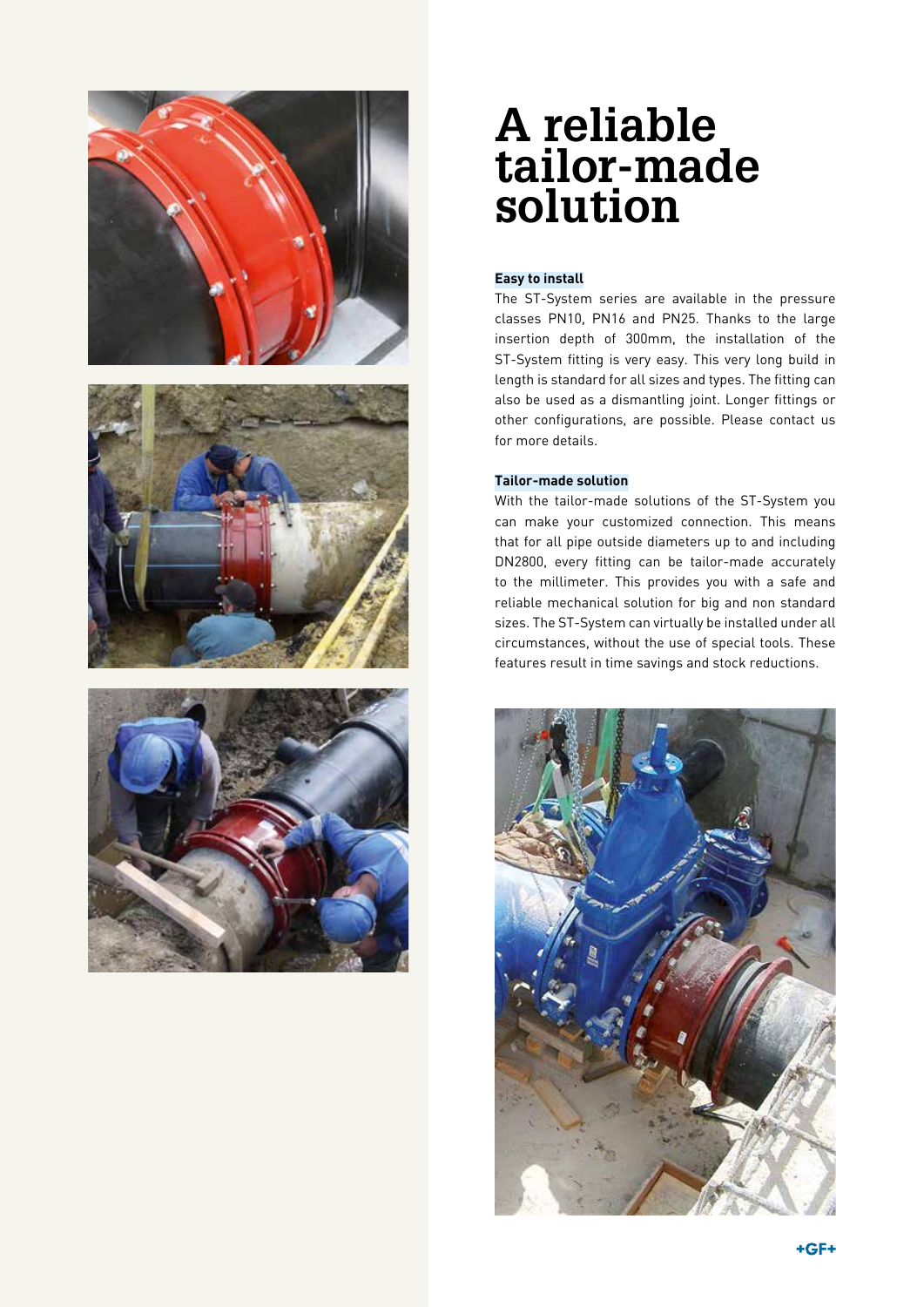# **The system**

| Model |                        |               |
|-------|------------------------|---------------|
|       | Coupling               | non restraint |
|       | Reduced coupling       | non restraint |
|       | Flange adaptor         | non restraint |
|       | Reduced flange adaptor | non restraint |

For other designs please contact us.



#### **Long life expectancy**

The fittings are protected from corrosion by Resicoat® epoxy powder coating. The ST-System is the perfect solution for under and aboveground applications in water and gas networks. The fittings are maintenance

free and have a technical life expectancy of 50 years. After all, you do want to guarantee an ongoing supply of water or gas to the end user and you want to prevent maintenance and repair.

**+Reliable and maintenance free connections at your request**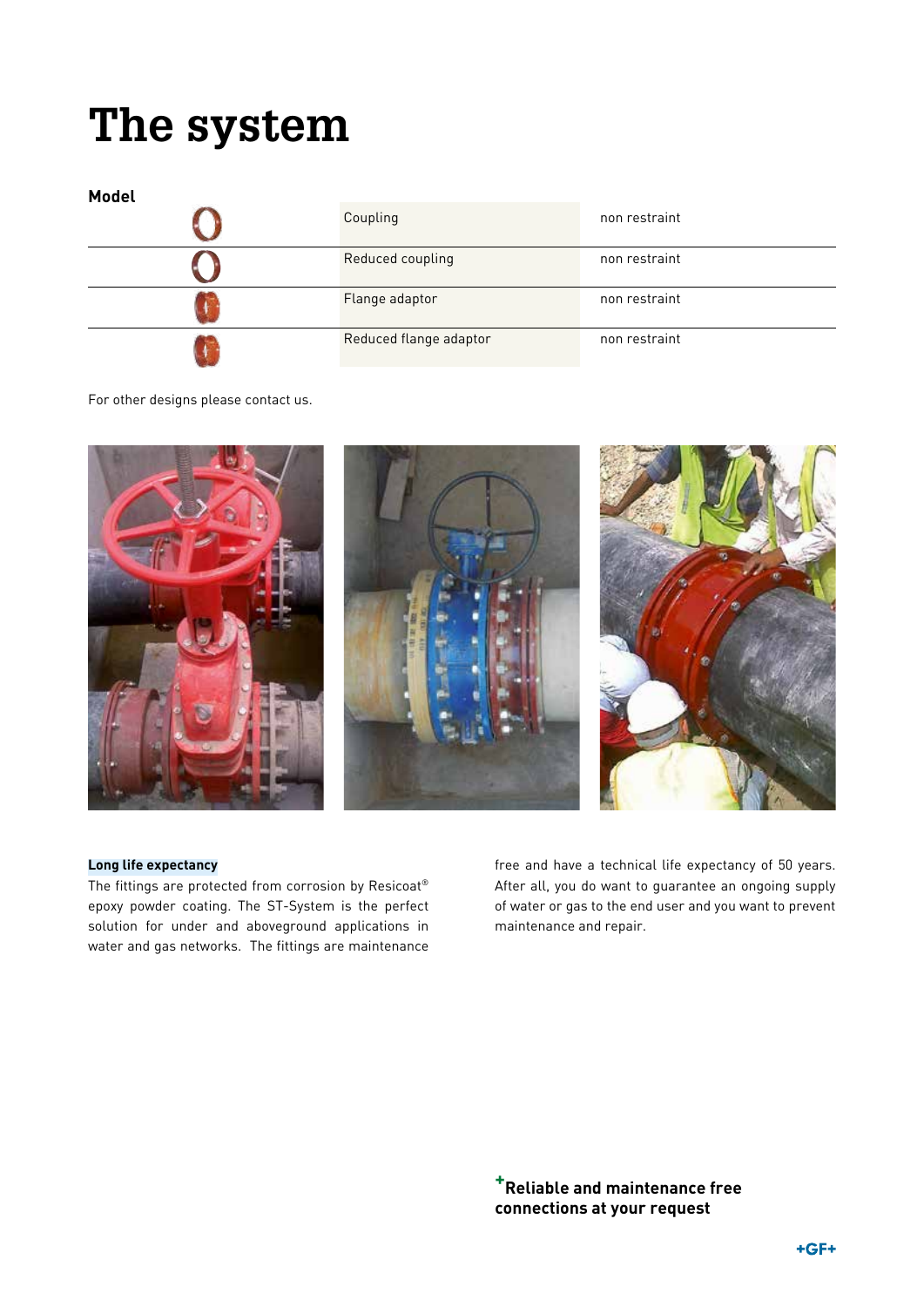# **Technical specifications**

#### **Specifications**

| Body                   | Steel ST-37-2, (S235JRG2) DIN/EN 17100.                                          |  |  |
|------------------------|----------------------------------------------------------------------------------|--|--|
| Clamp ring             | Steel ST-37-2, (S235JRG2) DIN/EN 17100.                                          |  |  |
| Coating                | Resicoat® epoxy powder coating, type RT 9000 R4, meets the requirements of ACS,  |  |  |
|                        | Belgaqua, KTW, NSF Standard 61, WRAS, KIWA. Colour red (RAL 3003). Minimum layer |  |  |
|                        | thickness 250 micron.                                                            |  |  |
| Rubber gasket          | Water and gas: NBR in accordance with EN 682. Optional: EPDM, FPM.               |  |  |
| Bolts and nuts         | Stainless steel A2 (AISI 304). Optional: stainless steel A4 (AISI 316).          |  |  |
| Working temperature    | $-10^{\circ}$ C to $+50^{\circ}$ C.                                              |  |  |
| Working pressure (PFA) | 10, 16 and 25 bar water.                                                         |  |  |
|                        | 4 bar gas.                                                                       |  |  |
|                        | Higher pressures on request.                                                     |  |  |
| Certificates           | KTW, DGS, BSI, WRc.                                                              |  |  |

| $DN$ (mm) |  |              |            | range (mm) |  |
|-----------|--|--------------|------------|------------|--|
| DN40      |  | <b>DN80</b>  | $+2$       | - 1        |  |
| DN100     |  | DN200        | $+2$       | $-1.5$     |  |
| DN250     |  | <b>DN500</b> | $+4$       | - 3        |  |
| DN600     |  | DN1100       | $+5$       | - 4        |  |
| DN1200    |  | DN1600       | $+5.5$     | - 5        |  |
| DN1600    |  | DN2800       | on request |            |  |

#### **Insert stiffener**

In case of connecting PE or PVC pipes, always install an Text on gasket this side insert stiffener.

#### **Gasket design**